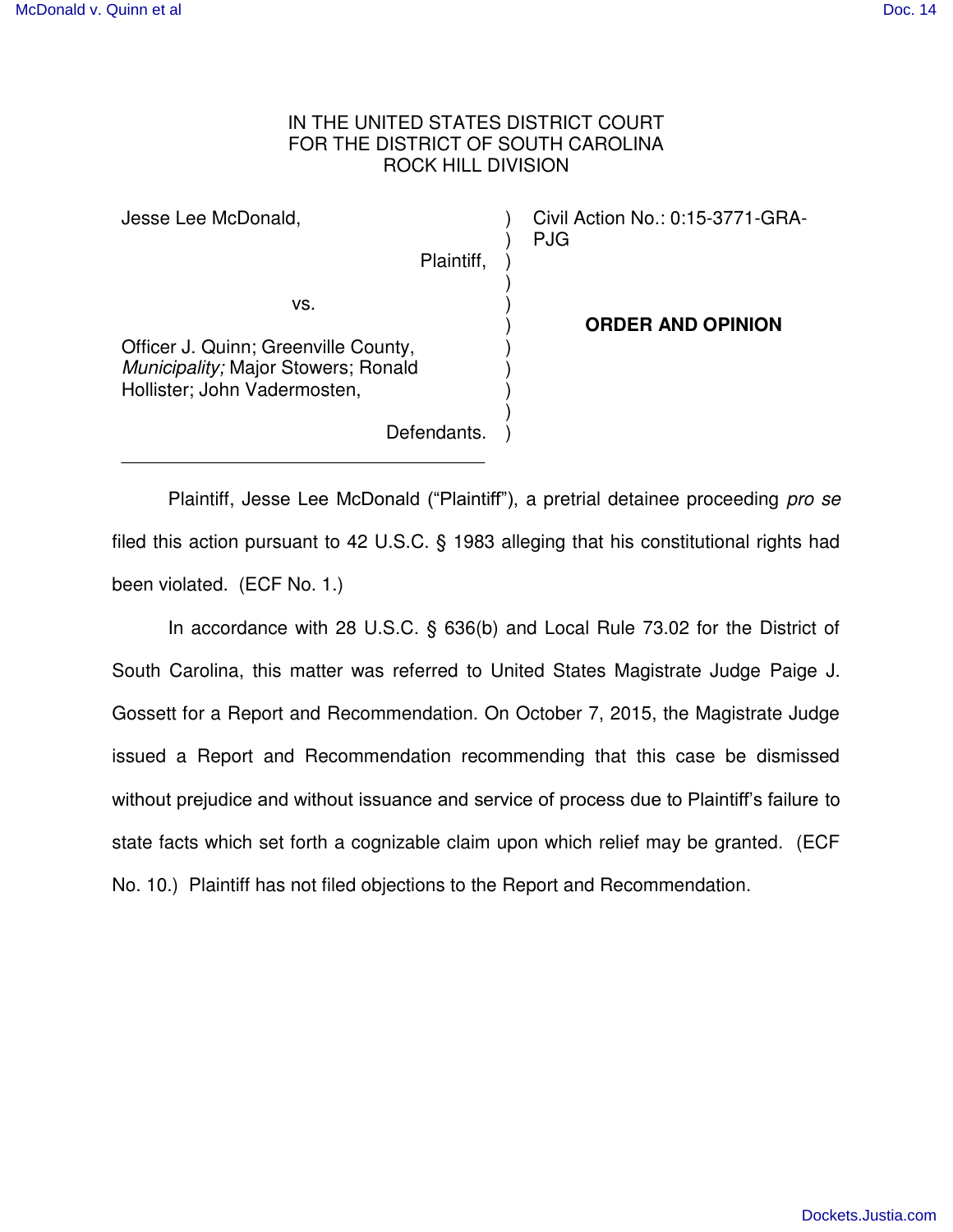The Magistrate Judge makes only a recommendation to the court. The recommendation has no presumptive weight. The responsibility to make a final determination remains with the court. *See Mathews v. Weber*, 423 U.S. 261, 270–71 (1976). The court may accept, reject, or modify, in whole or in part, the findings or recommendations made by the Magistrate Judge. 28 U.S.C. § 636(b)(1). The court may also receive further evidence or recommit the matter to the Magistrate Judge with instructions. *Id.* The court is charged with making a *de novo* determination of those portions of the Report and Recommendation to which specific objections are made.

 Plaintiff was advised of his right to file objections to the Report and Recommendation. (ECF No. 10 at 7.) However, Plaintiff filed no objections and the time for doing so has expired. In the absence of objections to the Magistrate Judge's Report and Recommendation, the court is not required to provide an explanation for adopting the recommendation. *See Camby v. Davis*, 718 F.2d 198, 199 (4<sup>th</sup> Cir. 1983). Rather, "in the absence of a timely filed objection, a district court need not conduct a *de novo*  review, but instead must 'only satisfy itself that there is no clear error on the face of the record in order to accept the recommendation.'" *Diamond v. Colonial Life & Acc. Ins. Co.*, 416 F.3d 310, 315 (4th Cir. 2005) (quoting Fed. R. Civ. P. 72 and advisory committee's note)).

 After a thorough review of the record in this case, the court finds no clear error. Accordingly, the Report and Recommendation of the Magistrate Judge is adopted and incorporated by reference. Therefore, it is ORDERED that the complaint be summarily dismissed without prejudice and without issuance and service of process.

IT IS SO ORDERED.